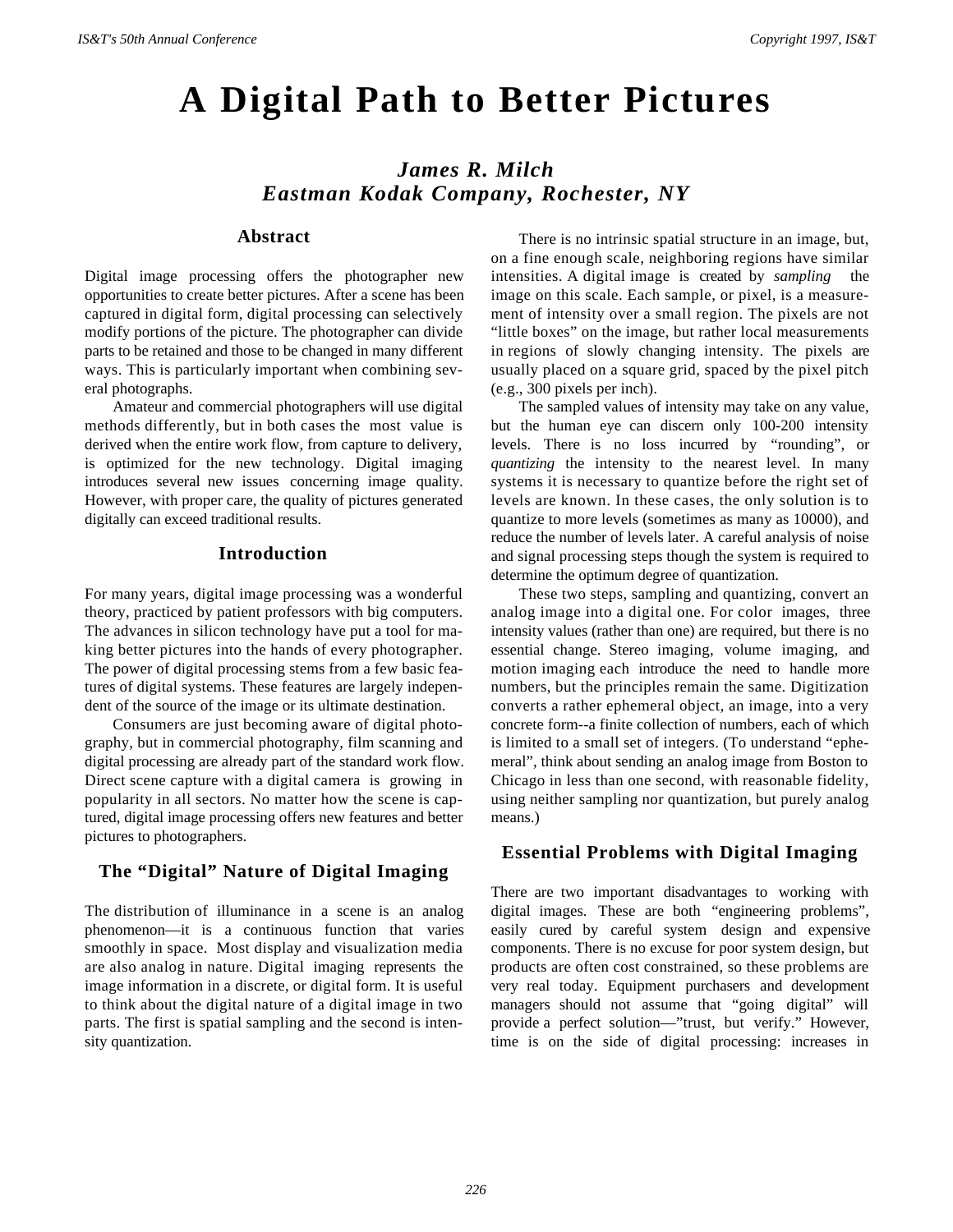performance of computers, memories, and data transmission networks are lowering costs rapidly.

The first problem with digital imaging is that the spacing of the pixels and quantization levels must be close enough, or image quality will suffer. The solution to this problem is completely obvious—but sometimes impossible because of other system requirements. The real negative impact comes when the user is surprised and disappointed by poor image quality long after the image is captured.

Even if the pixel spacing and quantization levels are perfect, each pixel of the image must be measured and written out individually, leaving many opportunities for visible errors, or *artifacts*. This cause of poor image quality will be discussed further below.

The second problem is that a digital imaging system must store, process, and transmit every element of the image in a serial fashion, rather than simultaneously. Most analog processes (e.g., optical printing) deal with the whole image at once—including all of its color elements. This makes it much easier to build analog systems, which process images rapidly.

# **The Value of Digital Imaging**

The good news about digital imaging can be condensed into two key points. They follow directly from the fact that the digital image is a finite collection of simple numbers. I can only touch on the many implications of these two points in this paper.

#### **You Can Make a** *Perfect* **Copy of a Digital Image, Anytime,** *Anywhere***.**

Analog processes are always subject to noise. A copy of an analog image may be almost the same, but it will be subtly changed by the noise inherent in the copying process. Most copying processes also introduce spatial distortions in the image and variations in response as a function of intensity. Digital signals can always be broken down to a small number of physical levels, so that system noise causes no changes. Some digital techniques (e.g., lossy compression) introduce noise or confuse the signal, but this is done in a controlled fashion, to meet other system requirements.

Not only can you copy an image, but you can copy part of an image. That part may be a rectangular region, an oval, a certain color range, or the outline of a physical object in the image. It may also be one color plane, a portion of a Fourier space calculated from the image, or a portion of an image sequence. The selection of the portion to be copied can be automatic or derived from a user interaction with the image.

An integral part of copying images is composing a new image from pieces of other images. Copies of digital images don't "decay". They will sit quietly forever, stored in digital form, ready for use. They are always fresh. Pieces can be combined in many ways—simple overlays, addition, partially opaque addition, or addition under a mask. Images can be composed even if they don't come from the same kind of source. One can add an infrared image of a scene to a visible light image of the same scene to see details better through haze.

Finally, one of the most practical features of digital images is the great variety of methods available for storing and transmitting them. Having copied an image, you can store the numbers, which represent it as bits on a RAM chip, domains in magnetic media, or pits on optical media. You can transmit the bits over switched networks. Best of all, the technology needed to do this has been developed already at great cost for other purposes. Much of the equipment needed has already been installed and amortized. The day soon may come when digital imaging drives advances in digital technology, but so far it has been the other way around.

#### **You Can Apply** *Controllable* **Changes to** *Selected* **Parts of a Digital Image.**

Controlled modification of analog images is generally difficult. Some changes are easy, but most require specialized equipment and great skill. Also, different kinds of changes require different kinds of specialized equipment—and often different operators. The situation is quite different for digital images. Modifications can be made by manipulating the numbers representing the image according to formulas. As above, you can select just a part of the image and localize the modifications to that part. Some changes have clear precedents in the analog world. Examples of these are color shifts, unsharp masking, and contrast changes. Others are quite novel, such as distorting human heads (kids love it!) and extracting texture.

Compared to the chemical image processing which takes place inside photographic film or paper, digital image processing is flexible, controllable, and smart. It is flexible and controllable because it is independent of the image capture step and can be changed at will. It is smart because the parameters of the calculation can depend on image content. This might be local information (make the grass greener), neighborhood information (do not sharpen noisy edges), or global information (lower the contrast of images shot in full sunlight).

A very pleasing feature of digital image processing is that all of these modifications can be done with the same equipment—a programmable computer or digital signal processor. The use of a computer can make the controlled modification of images more accessible to the casual user. (However, this does not follow automatically!) From the user's point of view, modifications range from "utility" to "art". A utility operation is one that does not change the meaning of an image, but is forced on the user by the imaging system. Consider, for example, "fix the colors up, sharpen the image, and crop it to fit that printer over there." This is drudge work. In the best of worlds, utility operations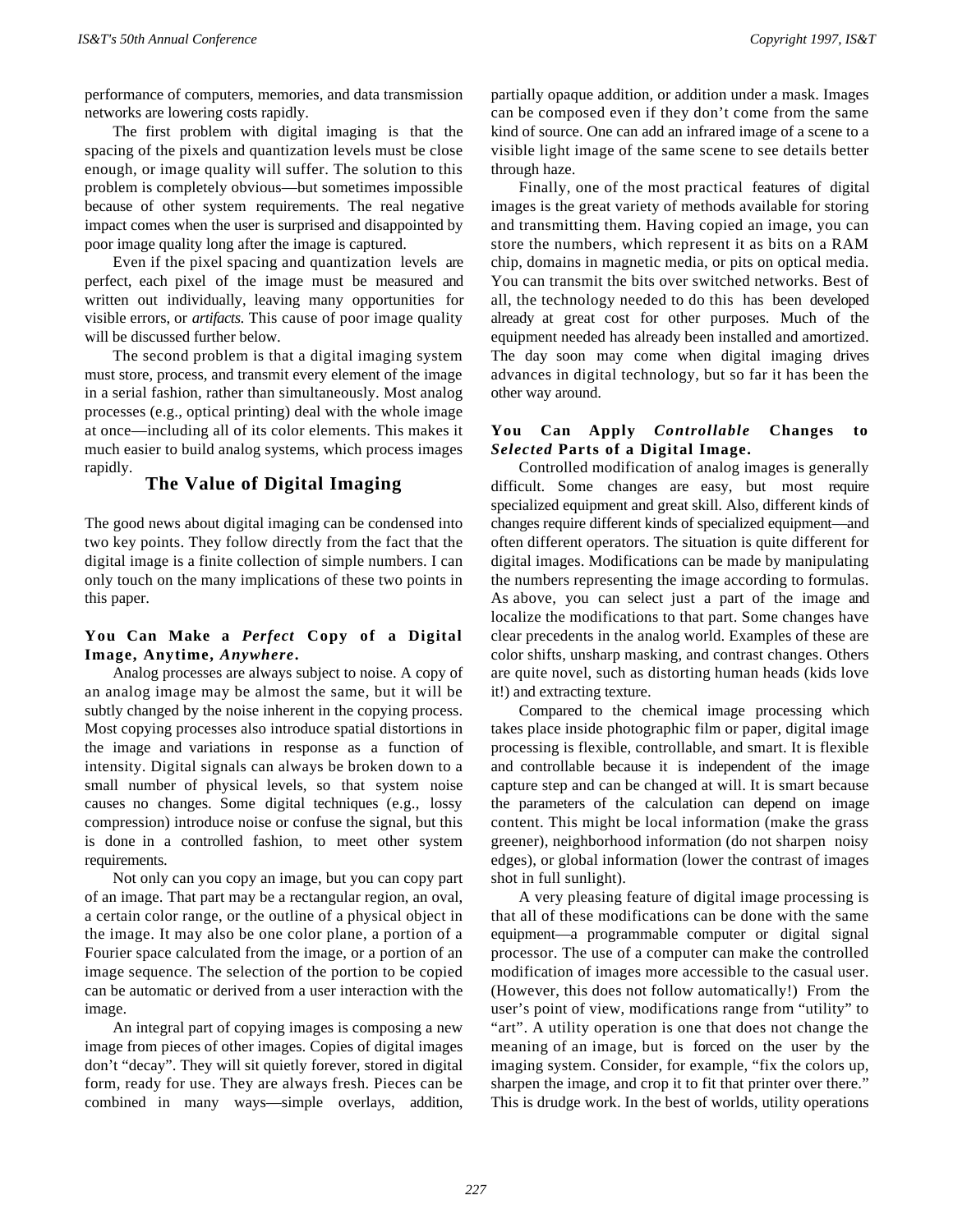are done by the system, invisibly to the user. Art is at the other end of the spectrum. An example of this might be, "lift the man out of the first image and drop him into the second image between the trees. Blend him in; add oranges hanging from the tree on the left; add some realistic clouds in the sky." This work must always be directed interactively by a human. In the best of worlds, art operations are completed instantly and the image on the screen is just what will be printed.

In between utility and art are many intermediate operations. New tools and effects are invented every day. They often effect a complex change in the image under the guidance of the operator. Two popular approaches to this are "click and fix" and "ring-around". "Click and fix" tools let the operator identify roughly a place in the image to act, and then use some intelligence to do the right thing in exactly the right place. A "ring-around" automatically generates half a dozen different changes, and lets the operator choose the best one. Often, the same correction can be done in a variety of ways. An artist can remove a scratch from an image in a few minutes using standard cloning tools. A semi-automatic scratch removal tool is faster and more reliable; the operator just clicks on the scratch, then the algorithm finds its boundaries and expertly covers it up. Perhaps the user would prefer that the software examine every image for scratches automatically, removing them before anyone even knows they were there.

There are many kinds of changes, which may be applied to varying degrees, to various parts of a digital image. This gives digital image processing tremendous power and flexibility. If the computer is fast and has enough memory, an experienced operator finds her greatest challenge to be keeping track of all the changes and managing their interactions. The coming generation of image processing software will address this issue by hiding more of the utility operations and making the art easier for the novice operator.

# **The Quality of Digital Images**

Most analog pictures are captured for a specific purpose. They are processed and displayed using a well-known, standard procedure. Flexibility is one of the key features of digital imaging. A picture is carried through a chain of system elements. It starts as a scene, captured with a digital camera, or on photographic film, which is then digitized by a film scanner. The resulting digital image can be stored, transmitted, or modified, not just once but many times. Finally, the image is converted to a visible output, or sometimes analyzed for its information content. The effect of each step on image quality is not difficult to control. However, early steps often must be done without knowledge of the later steps. The processing that the image will get later is uncertain. This variability in the image chain makes it difficult to assure that the final picture will have the quality desired.

Digital image quality is a large and diverse subject.<sup>1,2</sup> The following discussion will touch on three topics: information content, color management, and artifacts.

#### **Information Content**

Pixels, signal-to-noise ratio, data storage, and transmission bandwidth are getting cheaper, but they are far from free. There is pressure at each step of the imaging chain to discard information. The system designer or digital image user must often answer questions like:

"How much information should I capture from the scene?"

"Will this element of the imaging chain carry enough information to give me a good enough image when I finally want to view it?"

"If I print this image on that printer, will I like the result?"

The theories required to answer these questions are well understood, but there are no general tools available to system designers for obtaining rapid answers. Experienced users have worked out the answers by trial and error, one case at a time. Imaging systems and software have not advanced to the point of relieving inexperienced users of the need to worry about such issues.

Most scenes contain far more information than any photographic or digital system can handle. An imaging system captures "enough" information from the scene, transmits and stores "enough" information, and creates an output image with "enough" information. If the three "enough's" are roughly equal, and the result meets the customers' expectations, the system is a success. Thus, the management of information content is a critical issue in the design of a digital imaging system.

The information content in a digital image is not a simple function of the number of bits used to store it. The usual digital image descriptors (512 by 768 pixel image, 24 bits per pixel) set an upper bound for the information content. Few actual images reach the upper bound. Much of the loss is introduced by the device used to digitize the scene (e.g., a digital camera), which introduces noise and smears fine structural details. This truth is captured in the aphorism, "all pixels are not created equal".

Once the image is digitized, the information content is usually preserved. Sometimes, for artistic effect, a user intentionally discards information by blurring the image. Image compression may, or may not, preserve information content.<sup>3</sup> "Lossless" compression takes advantage of statistical redundancies in the image. It creates a "shorthand" that can represent that image with fewer (one-half to onethird as many) bytes of data. "Lossy" compression goes farther. This method analyzes the image and extracts the information, which is most visibly relevant. Then, it applies lossless compression to that information and discards the rest.